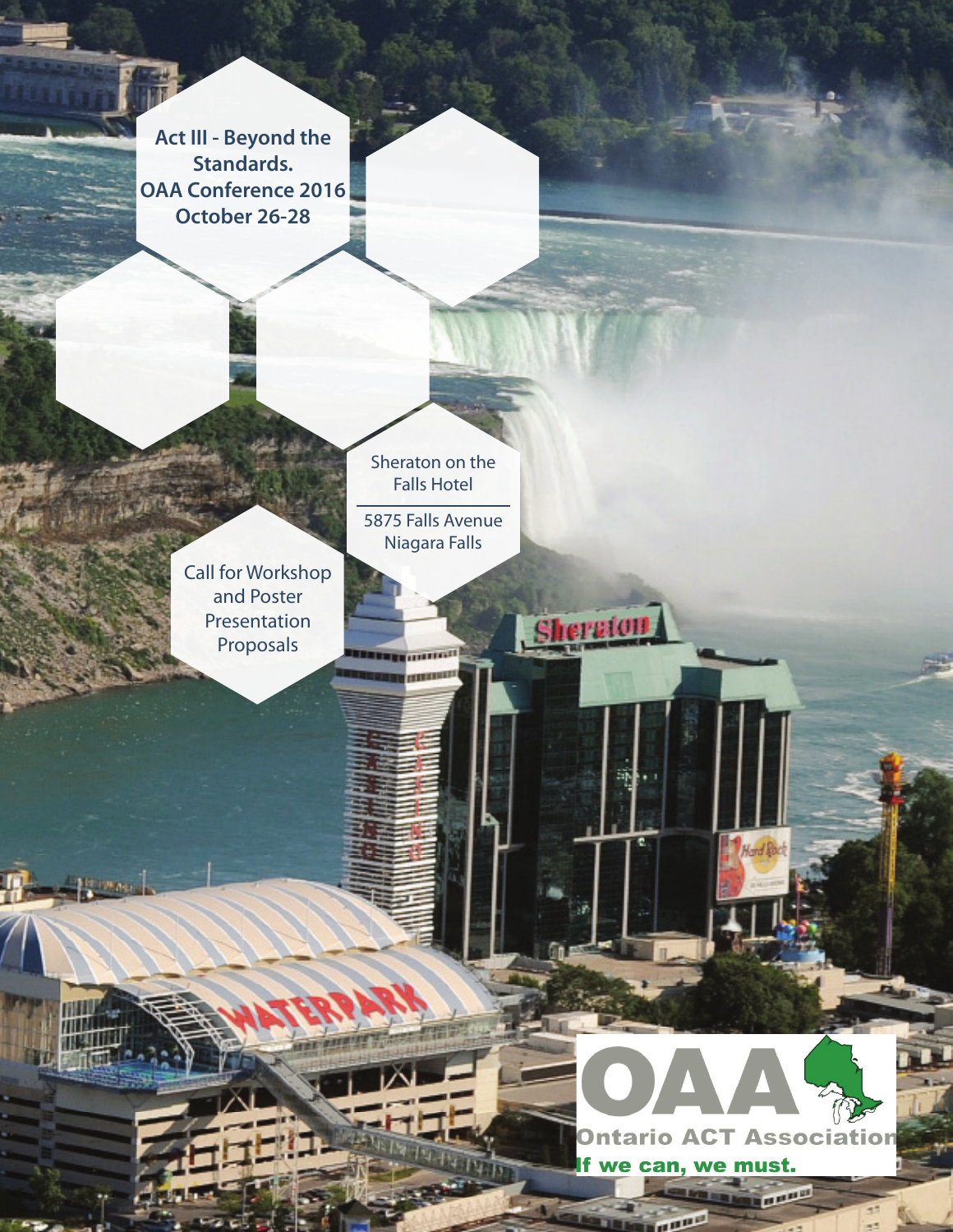

# **The call for Workshop and Poster presentation abstracts is now open! The deadline for submissions is May 6, 2016.**

The OAA biannual conference, Act III - Beyond the Standards offers a professional development opportunity to engage community mental health clinicians in advancing results based, best practice methods and knowledge to provide answers to those challenging questions. Attendees will participate in 30-36 workshop sessions ranging from 60 minutes to three hours as well as poster presentations. Registration will be capped at 500.

Workshop and Poster proposals are invited from clinicians, administrators, community partners, emergency service providers, individuals with lived experience and families, primary care, researchers and students that encompass the complex and challenging work in community mental health.

# **OAA Conference 2016 Submission Process**

## **Submit your Abstract(s) by Friday May 6th, 2016.**

Proposals must be a maximum of 250 words and include all information outlines in the Submissions Guidelines.

## **Submit entries to:**

OAA 2016 Conference Planner: David Guthrie Providence Care Mental Health Services 525 Montreal St. Kingston, ON K7K 3H9 email: guthrid1@providencecare.ca fax: 613.540.6169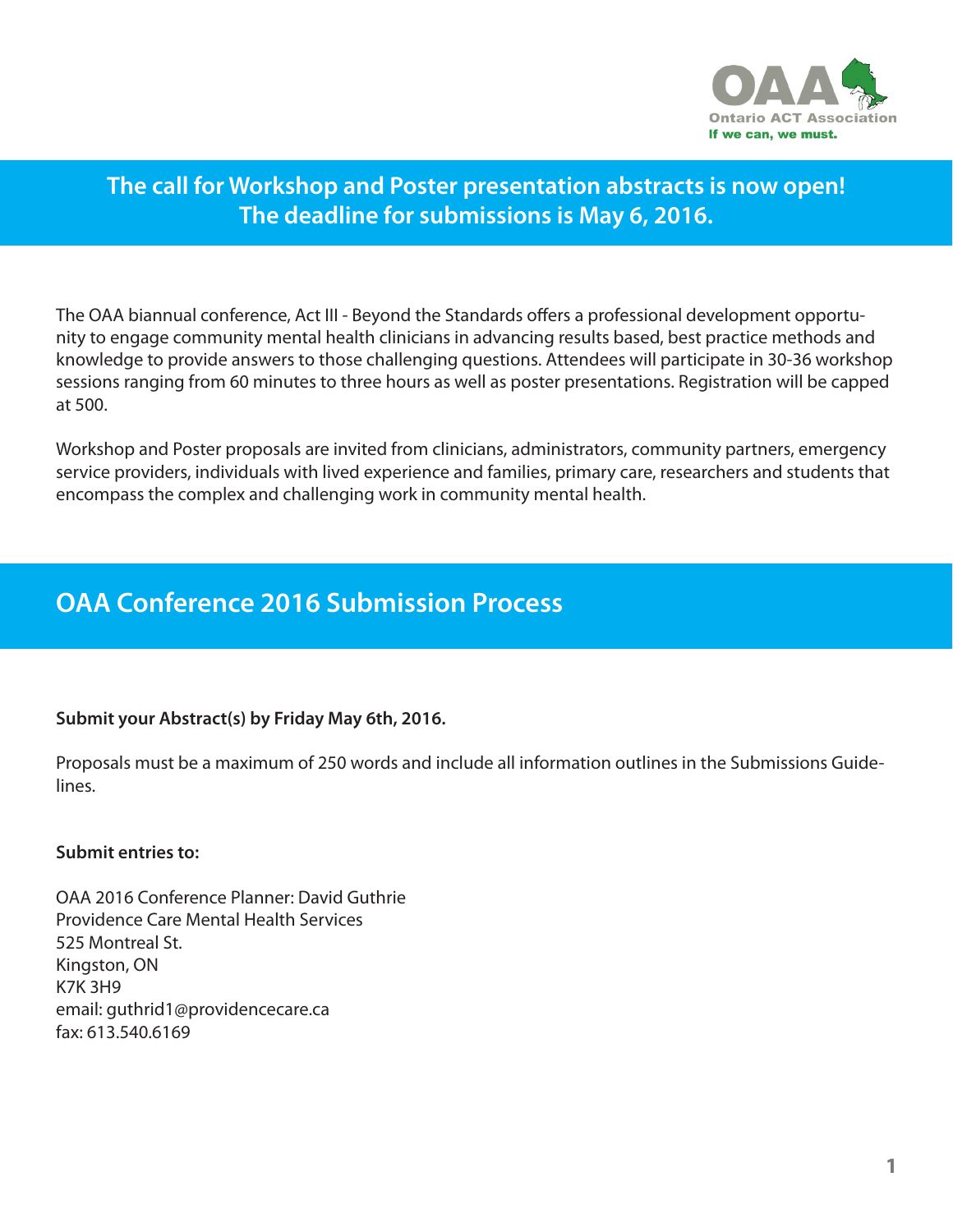

# **Workshop Submission Guidelines**

**Please complete abstract submission cover sheet and ensure your proposal addresses the following requirements:**

### **Presentation Title**

Use a title that reflects the content of your presentation (maximum 10 words).

### **Speaker Contact Information**

Identify the primary contact for the workshop - all conference workshop correspondence will be with the primary contact only.

### **List all speakers with the following information:**

• Presentation description

Provide a summary of the presentation and include relevance to the conference domains (maximum 250 words).

• Target Audience

Identify the key audiences to whom your workshop will be of interest. For example: clinicians (specify the population, sector), managers and leaders, researchers, etc.

• Learning Outcomes

List three objectives that reflect what participants will learn as a result of your presentation. For examples: to enhance knowledge, develop skills, etc.

• Presentation Day

Please select the preferred presentation day. Your choice(s) cannot be guaranteed.

• Session Length

Please select your preferred session length. Your choice(s) cannot be guaranteed.

#### **Comparisons and Disclosure**

The workshop will not make comparison to companies or products for any purposes of product marketing nor will topics or materials used in the workshop discredit companies or products. As well, the workshop proposal should make full disclosure of corporate funding sources.

First and last name credentials (as you would wish them to be reflected in a program), employer mailing address with postal code, preferred phone and fax numbers, preferred email address. Workshops may be delivered in blocks ranging from 60 minutes, 90 minutes and three hours.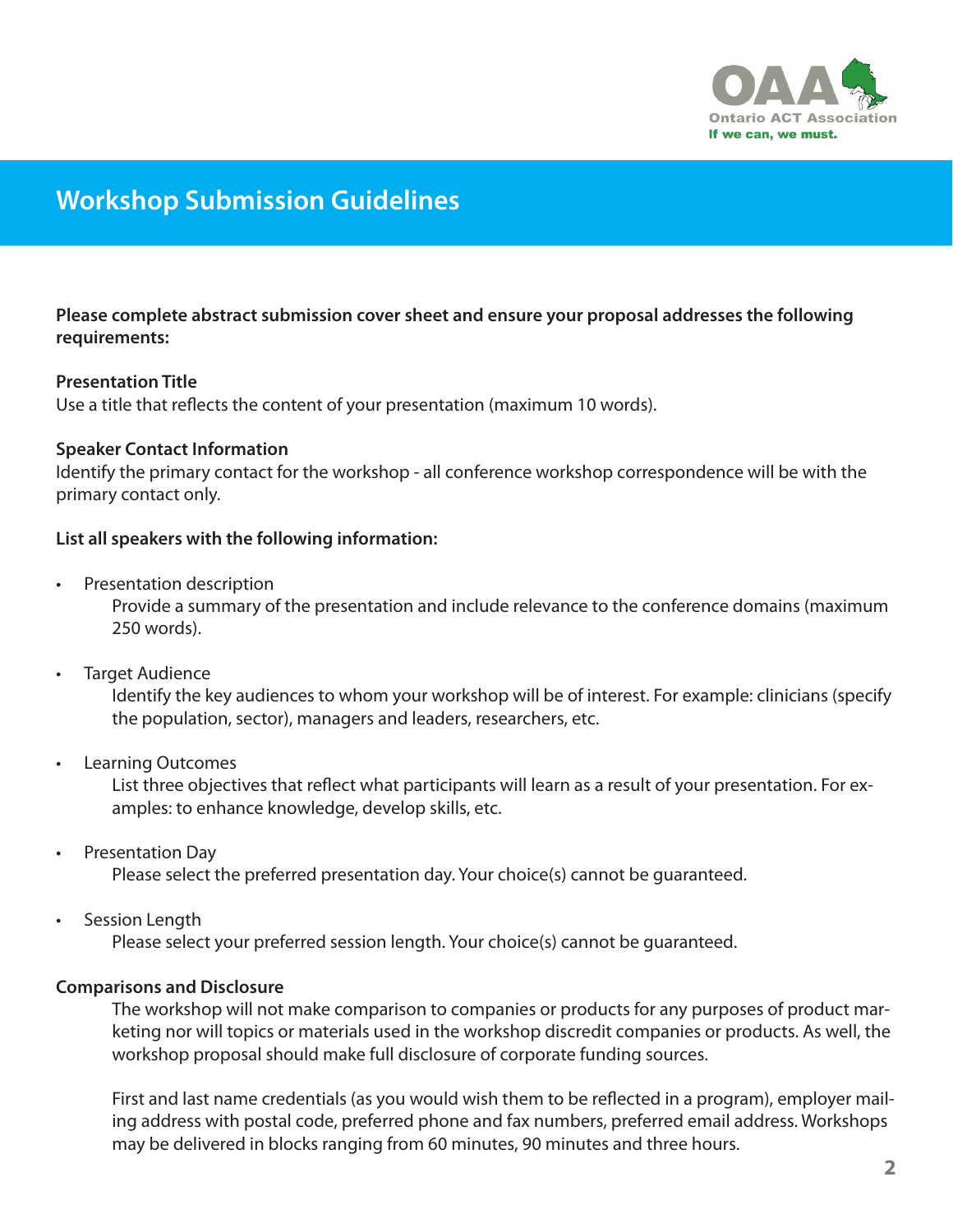

# **Audiovisual Equipment**

## **OAA will provide the following presentation equipment to support your workshop:**

- LCD projector (for PowerPoint)
- Screen Podium (based on room size)
- Microphone (based on room size)

Any additional equipment requests must be identified in the submission. If the workshop submission is accepted, OAA will negotiate with the primary speaker regarding additional audiovisual costs.

# **Speaker/Workshop Reference**

## **For each presenter, provide a brief biography. Also, please submit:**

- Name
- Email address
- Phone number of knowledgeable colleague who can comment on the quality of your submission

#### **All submissions will be evaluated using the following criteria:**

- Clarity and coherence of submission.
- Contribution to the knowledge and practice of community mental health.
- Relevance and utility to participants.
- Evidence that submission will encourage interaction among conference participants.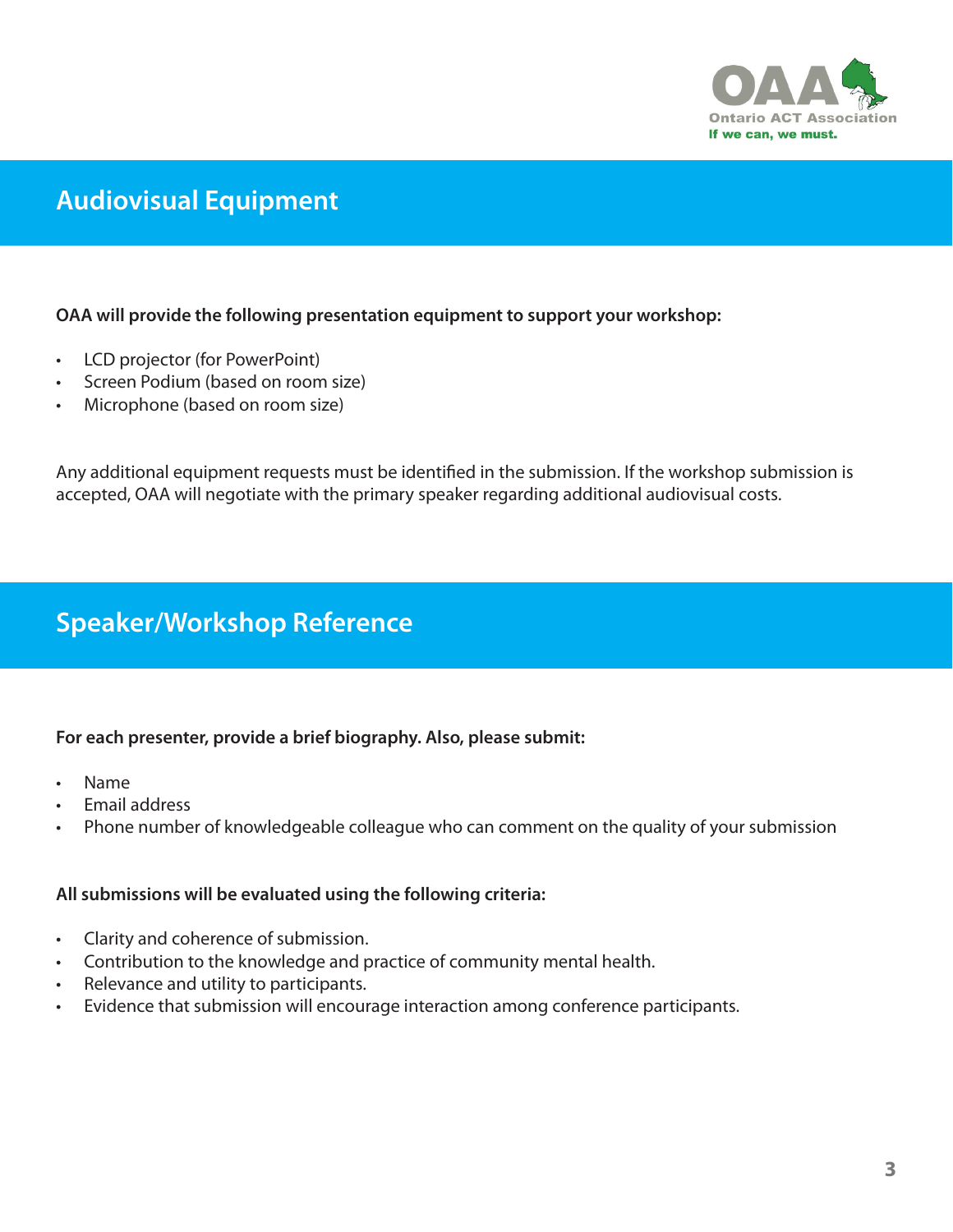

# **Acceptance as Presenter**

#### **Please note:**

- Presenters will have their registration waived for the full 3-day conference. Honorarium and travel reimbursement is not available.
- An electronic version of the presentation must be submitted to event coordinator shortly before the conference for posting to the OAA website.
- Presenters are responsible for providing written material to conference participants.
- Presenters will be provided with a designated time to present by the conference committee.
- Bursaries may be available for presenter(s) with lived experience.

# **Workshop Submission Guidelines**

Please note that only complete submissions will be considered.

- Complete abstract submission cover sheet.
- Presentation description maximum 250 words.
- Workshop information using Workshop Submission Guidelines.

Submit to guthrid1@providencecare.ca no later than Friday May 6th, 2016.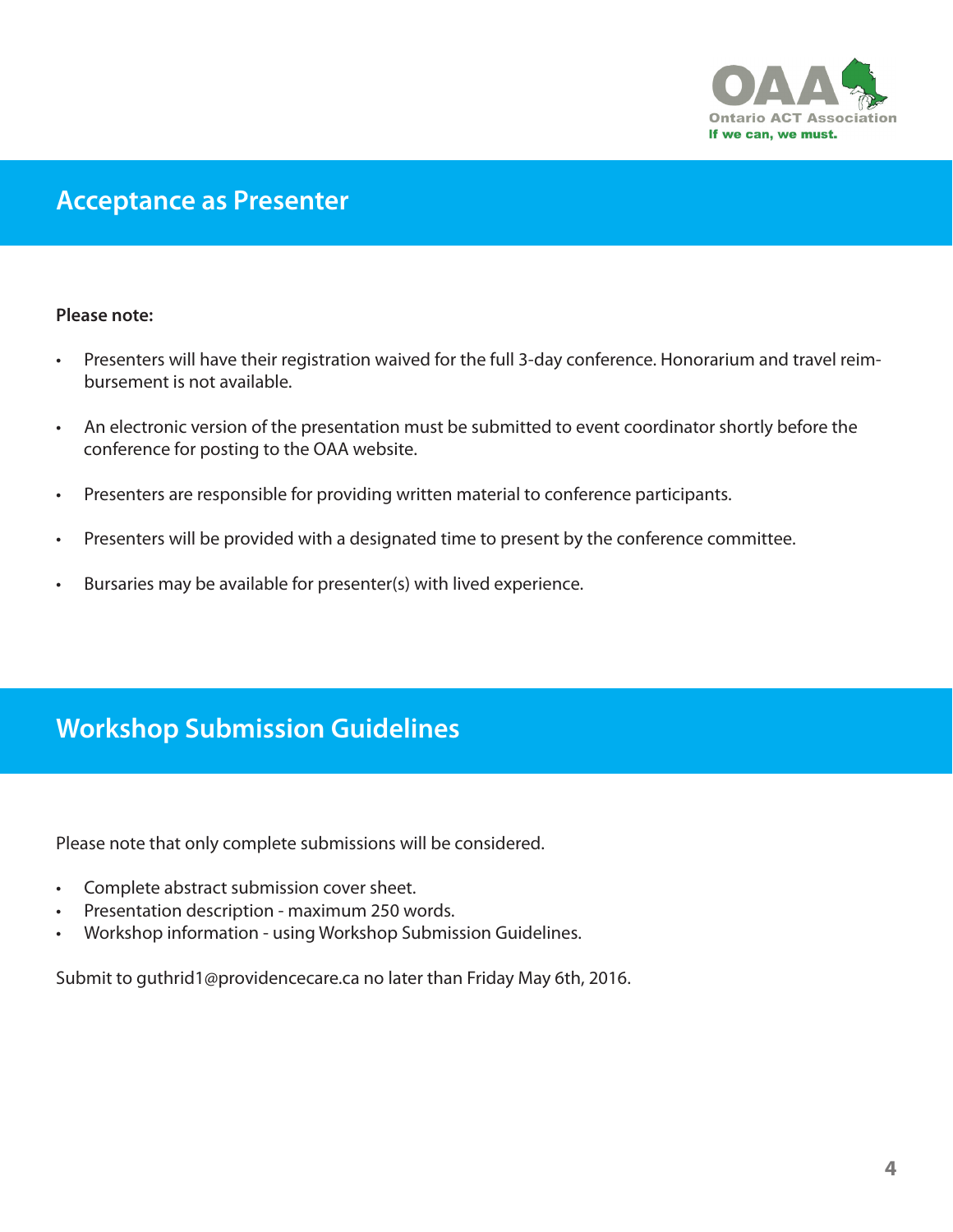

# **Poster Submission Guidelines**

## **Presentation Title**

Use a title that reflects the content of your presentation (maximum 10 words).

#### **Presenter Contact Information**

Identify the primary contact for the poster. All conference poster related correspondence will be with the primary contact only. Identify all poster authors and include:

- First and last name credentials (as you would wish them to be reflected in a program).
- Employer mailing address with postal code.
- Preferred phone number.
- Preferred fax number.
- Preferred email address.

#### **Presentation Description**

Provide a brief summary of poster presentation and include its relevance to the conference domains (maximum 250 words).

#### **Target Audience**

Identify the key audiences to whom your poster will be of interest. For example: clinicians (specify the population, sector), managers and leaders, researchers, etc.

#### **Learning Outcomes**

List three objectives that reflect what participants will learn as a result of viewing your poster. For example: to enhance knowledge, demonstrate a new clinical skill,etc.

#### **Submit**

Name, email address and phone number of knowledgeable colleague who can comment on the quality of your submission.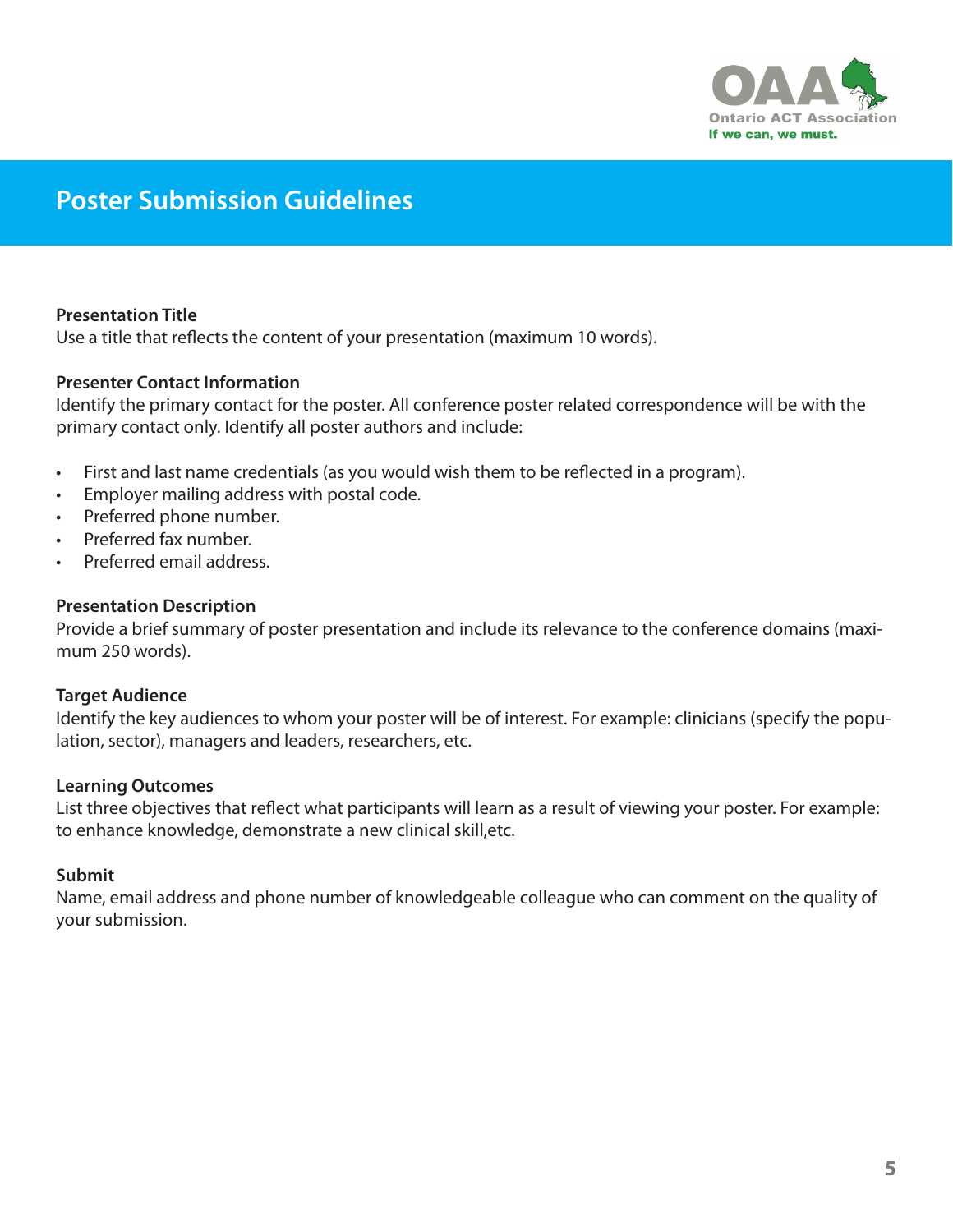

# **Additional Considerations**

### **Poster Boards**

OAA will provide one 8' wide x 4' tall Velcro-friendly poster board for each poster presentation. OAA will also provide a generous amount of Velcro for poster adhesion to the poster board.

### **Timeframe of Poster Displays**

It is expected that posters will be displayed for the full duration of the conference; a designated time will be arranged for poster authors to accompany their posters for a Q&A session with delegates.

#### **Expenses**

Acceptance of the poster submission does not waive attendance fees (registration, transportation or accommodations).

### **Poster submission checklist**

Only complete submissions will be considered.

- Poster presentation description.
- Poster information using Poster Submission Guidelines.

Submit to guthrid1@providencecare.ca no later than Friday May 6, 2016.